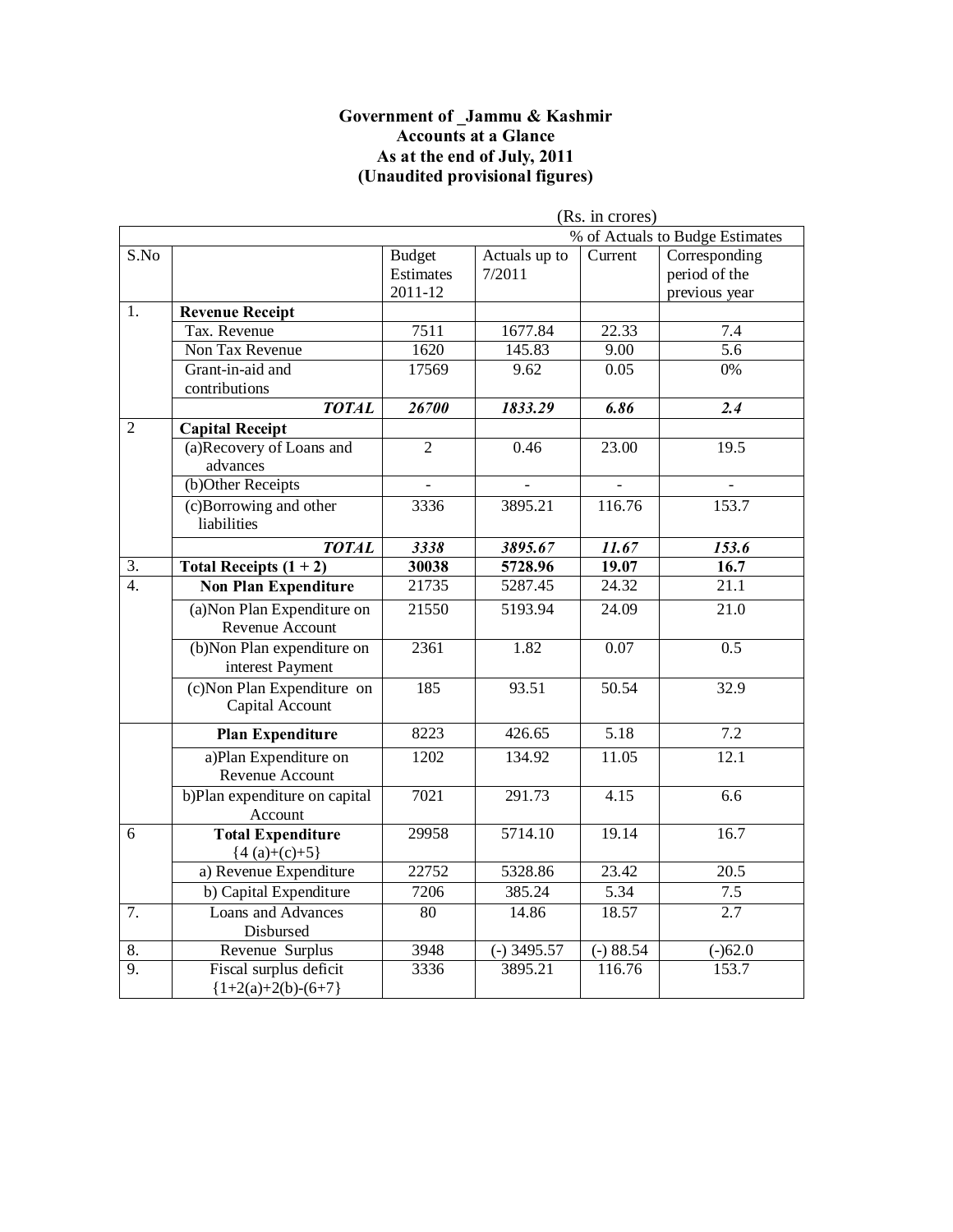### **(Format of the Progressive Figures)**

#### **TAX REVENUE**

**(Rs. in Crores)**

| <b>Months</b>        |                | 2011-12            | 2010-11        |                    |
|----------------------|----------------|--------------------|----------------|--------------------|
|                      | <b>Monthly</b> | <b>Progressive</b> | <b>Monthly</b> | <b>Progressive</b> |
| <b>April, 2011</b>   | 559.30         | 559.30             | 135.38         | 135.38             |
| May, 2011            | 314.80         | 874.10             | 155.44         | 290.82             |
| <b>June</b> , 2011   | 202.63         | 1076.73            | 101.23         | 392.05             |
| <b>July, 2011</b>    | 601.11         | 1677.84            | 85.90          | 477.95             |
| <b>August</b>        |                |                    |                |                    |
| <b>September</b>     |                |                    |                |                    |
| October              |                |                    |                |                    |
| <b>November</b>      |                |                    |                |                    |
| <b>December</b>      |                |                    |                |                    |
| <b>January</b>       |                |                    |                |                    |
| February             |                |                    |                |                    |
| March                |                |                    |                |                    |
| <b>Preliminary</b> ) |                |                    |                |                    |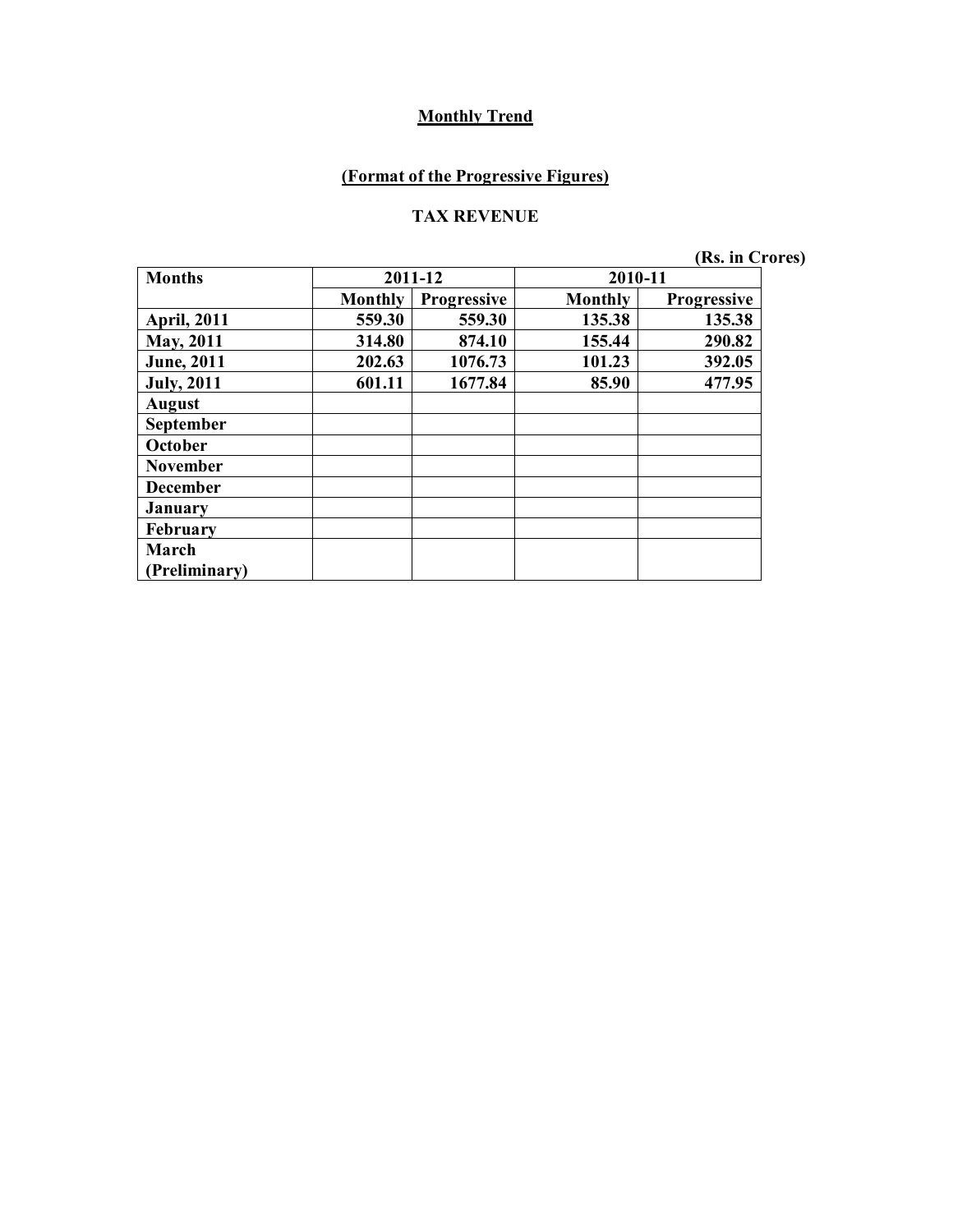### **(Format of the Progressive Figures)**

#### **NON-TAX REVENUE**

**(Rs. in Crores)**

| <b>Months</b>      |                | 2011-12            | 2010-11        |                    |
|--------------------|----------------|--------------------|----------------|--------------------|
|                    | <b>Monthly</b> | <b>Progressive</b> | <b>Monthly</b> | <b>Progressive</b> |
| <b>April, 2011</b> | 15.12          | 15.12              | 13.80          | 13.80              |
| <b>May, 2011</b>   | 24.15          | 39.27              | 19.53          | 33.33              |
| <b>June</b> , 2011 | 39.51          | 78.78              | 21.45          | 54.78              |
| <b>July, 2011</b>  | 67.05          | 145.83             | 19.28          | 74.06              |
| <b>August</b>      |                |                    |                |                    |
| September          |                |                    |                |                    |
| October            |                |                    |                |                    |
| <b>November</b>    |                |                    |                |                    |
| <b>December</b>    |                |                    |                |                    |
| <b>January</b>     |                |                    |                |                    |
| February           |                |                    |                |                    |
| March              |                |                    |                |                    |
| (Preliminary)      |                |                    |                |                    |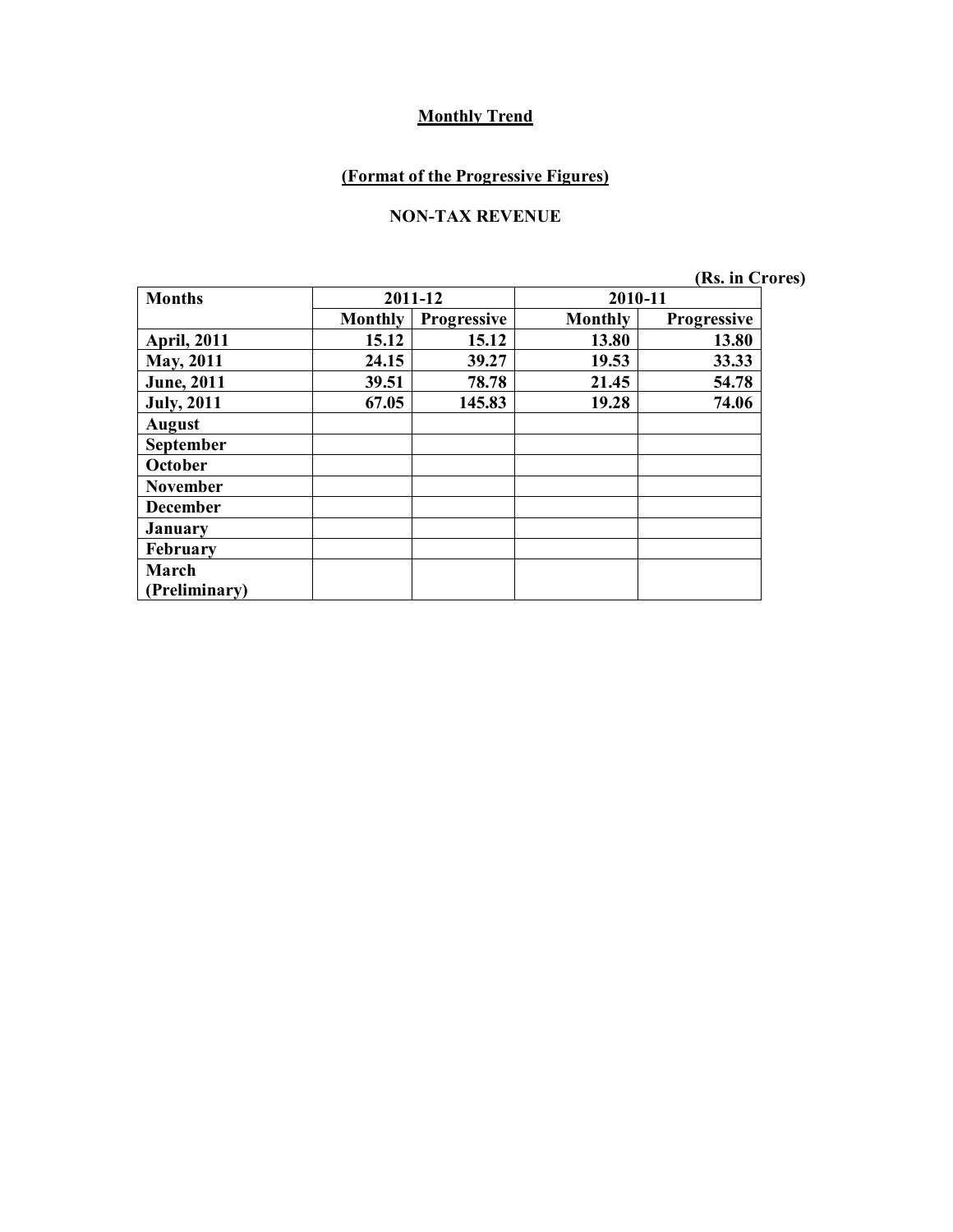#### **(Format of the Progressive Figures)**

#### **REVENUE RECEIPTS OF GRANT-IN-AID AND CONTRIBUTION**

|  |  | (Rs. in Crores) |
|--|--|-----------------|
|--|--|-----------------|

| <b>Months</b>      |                | 2011-12     | 2010-11 |             |
|--------------------|----------------|-------------|---------|-------------|
|                    | <b>Monthly</b> | Progressive | Monthly | Progressive |
| <b>April, 2011</b> | 1.52           | 1.52        | -       |             |
| <b>May, 2011</b>   | 1.10           | 2.62        | -       |             |
| <b>June</b> , 2011 | 6.85           | 9.47        | -       |             |
| <b>July, 2011</b>  | 0.15           | 9.62        | -       |             |
| <b>August</b>      |                |             |         |             |
| <b>September</b>   |                |             |         |             |
| October            |                |             |         |             |
| <b>November</b>    |                |             |         |             |
| <b>December</b>    |                |             |         |             |
| <b>January</b>     |                |             |         |             |
| February           |                |             |         |             |
| March              |                |             |         |             |
| (Preliminary)      |                |             |         |             |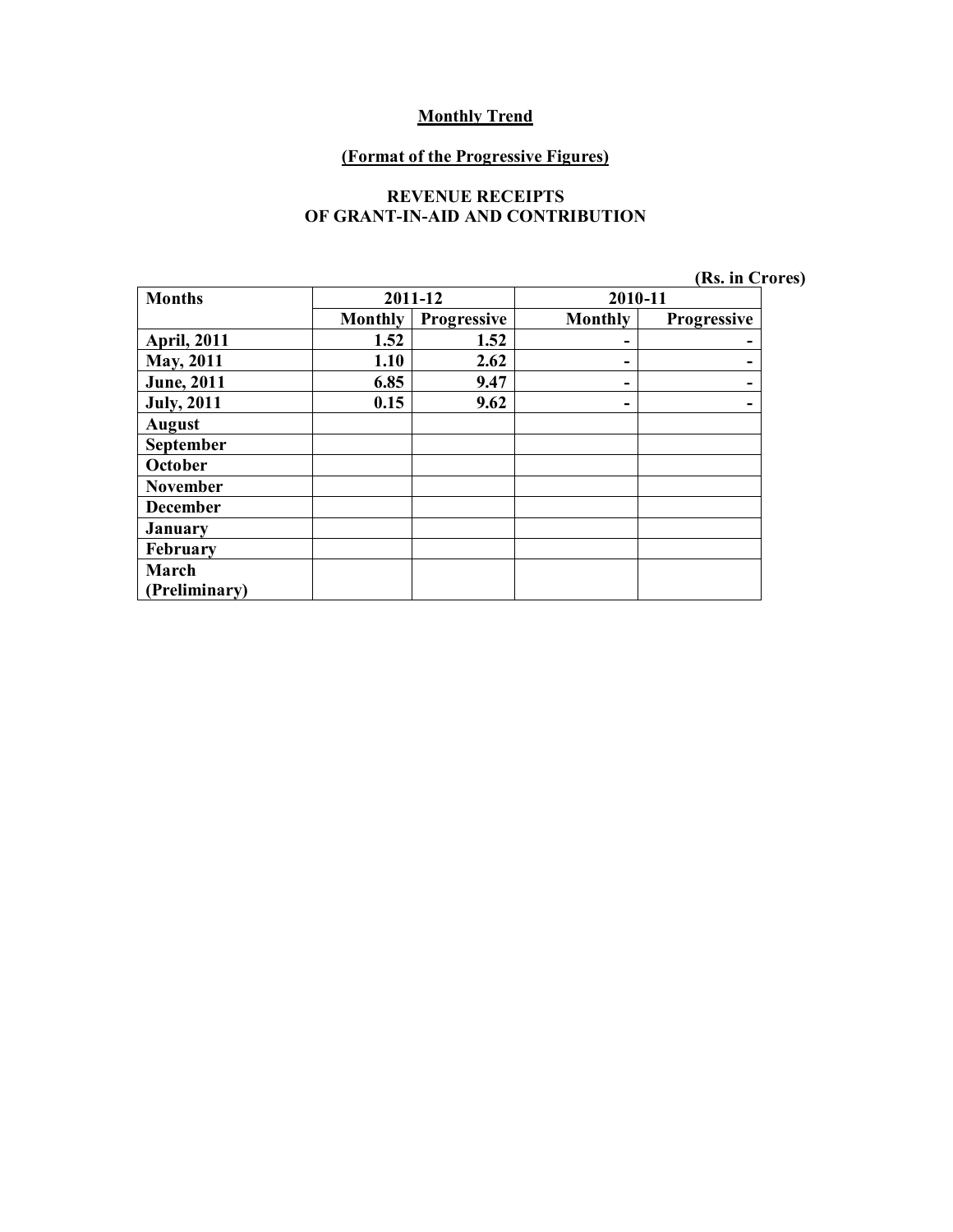#### **(Format of the Progressive Figures)**

#### **RECOVERY OF LOANS & ADVANCES**

|  | (Rs. in Crores) |
|--|-----------------|
|  |                 |

| <b>Months</b>      |                | 2011-12            | 2010-11        |                    |
|--------------------|----------------|--------------------|----------------|--------------------|
|                    | <b>Monthly</b> | <b>Progressive</b> | <b>Monthly</b> | <b>Progressive</b> |
| <b>April, 2011</b> | 0.13           | 0.13               | 0.08           | 0.08               |
| May, 2011          | 0.09           | 0.22               | 0.13           | 0.21               |
| <b>June</b> , 2011 | 0.11           | 0.33               | 0.09           | 0.30               |
| <b>July, 2011</b>  | 0.13           | 0.46               | 0.09           | 0.39               |
| <b>August</b>      |                |                    |                |                    |
| September          |                |                    |                |                    |
| October            |                |                    |                |                    |
| <b>November</b>    |                |                    |                |                    |
| <b>December</b>    |                |                    |                |                    |
| <b>January</b>     |                |                    |                |                    |
| February           |                |                    |                |                    |
| March              |                |                    |                |                    |
| (Preliminary)      |                |                    |                |                    |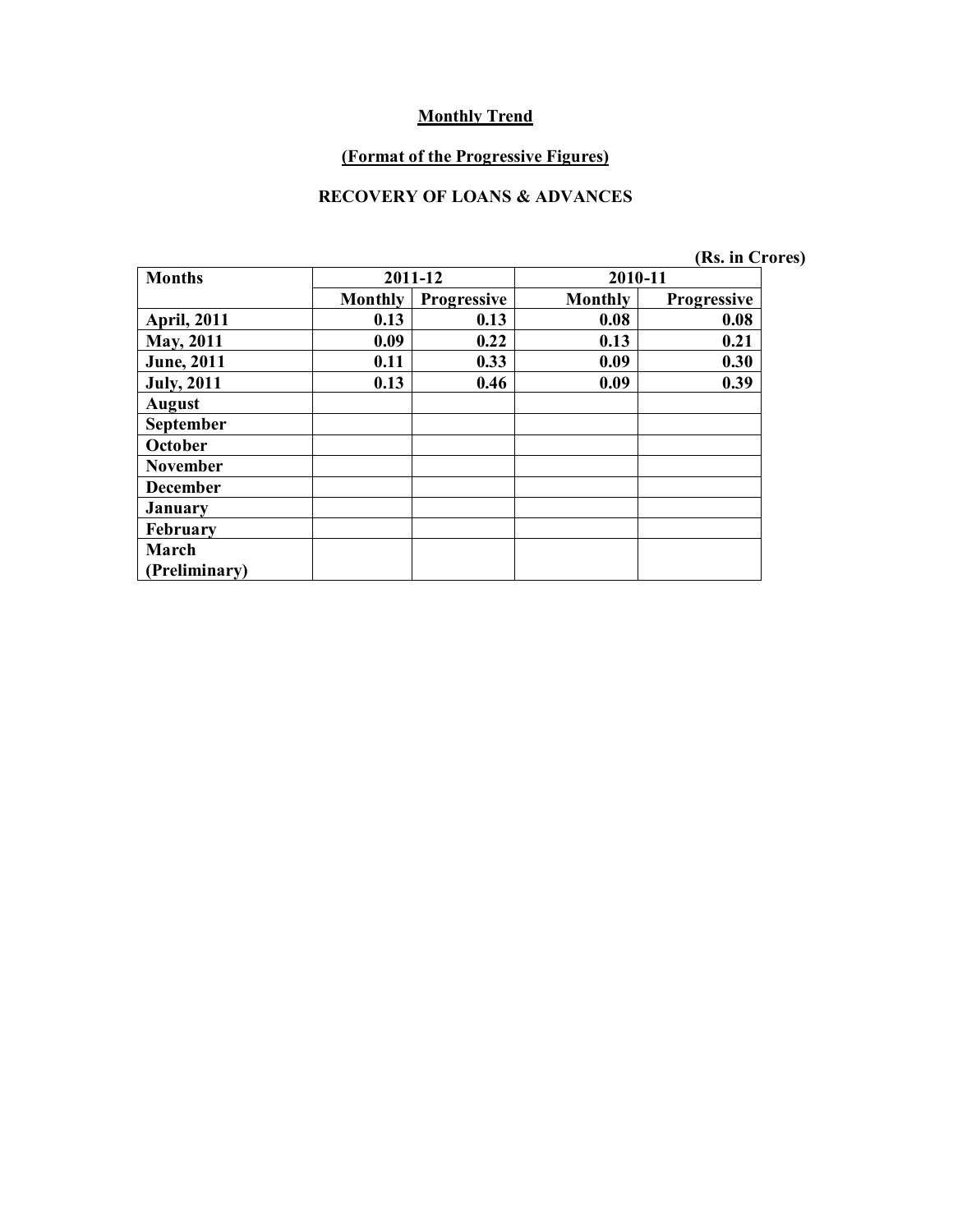#### **(Format of the Progressive Figures)**

#### **BORROWING & OTHER LIABILITIES**

|                    |                |                    |         | (Rs. in Crores)    |  |
|--------------------|----------------|--------------------|---------|--------------------|--|
| <b>Months</b>      |                | 2011-12            | 2010-11 |                    |  |
|                    | <b>Monthly</b> | <b>Progressive</b> | Monthly | <b>Progressive</b> |  |
| <b>April, 2011</b> | 587.43         | 587.43             | 472.89  | 472.89             |  |
| <b>May, 2011</b>   | 884.33         | 1471.76            | 949.12  | 1422.01            |  |
| <b>June</b> , 2011 | 1353.51        | 2825.27            | 871.26  | 2293.27            |  |
| <b>July, 2011</b>  | 1069.94        | 3895.21            | 1336.41 | 3629.68            |  |
| <b>August</b>      |                |                    |         |                    |  |
| September          |                |                    |         |                    |  |
| October            |                |                    |         |                    |  |
| <b>November</b>    |                |                    |         |                    |  |
| <b>December</b>    |                |                    |         |                    |  |
| <b>January</b>     |                |                    |         |                    |  |
| <b>February</b>    |                |                    |         |                    |  |
| March              |                |                    |         |                    |  |
| (Preliminary)      |                |                    |         |                    |  |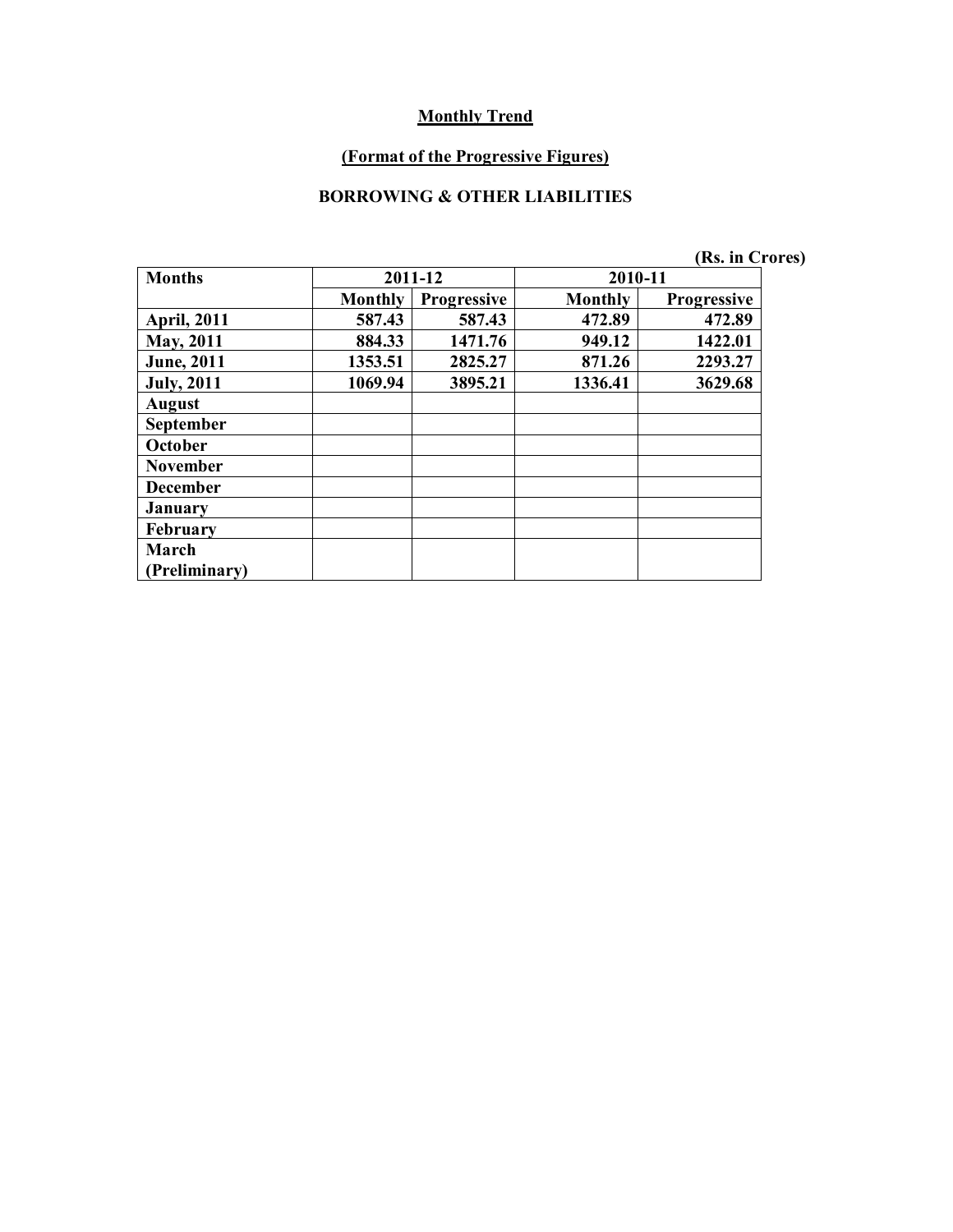#### **(Format of the Progressive Figures)**

#### **NON PLAN EXPENDITURE ON REVENUE ACCOUNT**

|                    |                |                    |         | (Rs. in Crores)    |  |
|--------------------|----------------|--------------------|---------|--------------------|--|
| <b>Months</b>      |                | 2011-12            | 2010-11 |                    |  |
|                    | <b>Monthly</b> | <b>Progressive</b> | Monthly | <b>Progressive</b> |  |
| <b>April, 2011</b> | 1140.09        | 1140.09            | 617.47  | 617.47             |  |
| <b>May</b> , 2011  | 1142.33        | 2282.42            | 1038.99 | 1656.46            |  |
| <b>June</b> , 2011 | 1387.30        | 3669.72            | 840.28  | 2496.74            |  |
| <b>July</b> , 2011 | 1524.22        | 5193.94            | 1014.22 | 3510.96            |  |
| <b>August</b>      |                |                    |         |                    |  |
| September          |                |                    |         |                    |  |
| October            |                |                    |         |                    |  |
| <b>November</b>    |                |                    |         |                    |  |
| <b>December</b>    |                |                    |         |                    |  |
| <b>January</b>     |                |                    |         |                    |  |
| <b>February</b>    |                |                    |         |                    |  |
| March              |                |                    |         |                    |  |
| (Preliminary)      |                |                    |         |                    |  |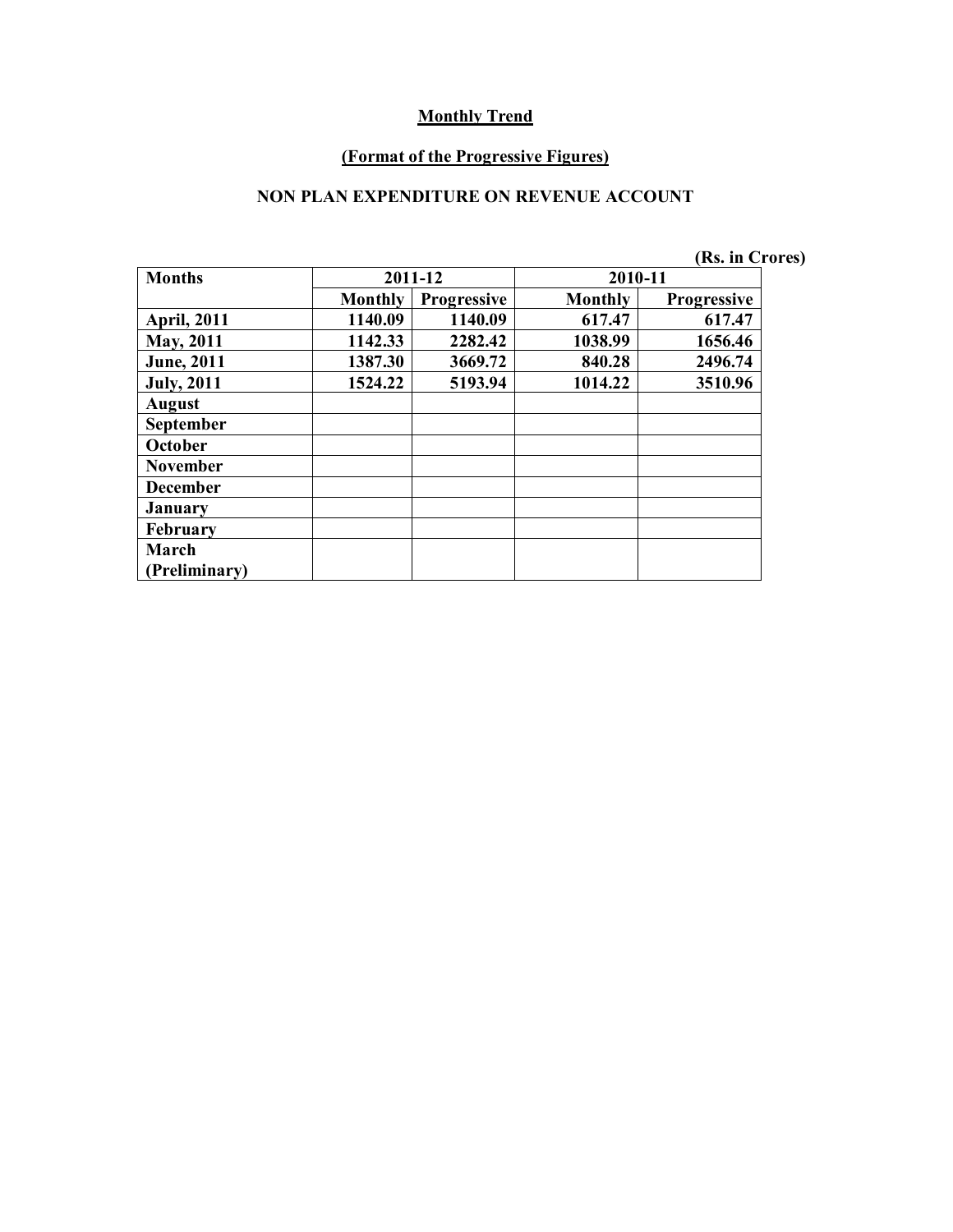#### **(Format of the Progressive Figures)**

#### **NON PLAN EXPENDITURE ON INTEREST PAYMENT**

|  |  |  |  | (Rs. in Crores) |  |
|--|--|--|--|-----------------|--|
|--|--|--|--|-----------------|--|

| <b>Months</b>      |                | 2011-12            | 2010-11        |                    |
|--------------------|----------------|--------------------|----------------|--------------------|
|                    | <b>Monthly</b> | <b>Progressive</b> | <b>Monthly</b> | <b>Progressive</b> |
| <b>April, 2011</b> |                |                    |                |                    |
| May, 2011          |                |                    | 0.36           | 0.36               |
| <b>June</b> , 2011 | 1.40           | 1.40               | 12.30          | 12.66              |
| <b>July, 2011</b>  | 0.42           | 1.82               |                | 12.66              |
| <b>August</b>      |                |                    |                |                    |
| September          |                |                    |                |                    |
| October            |                |                    |                |                    |
| <b>November</b>    |                |                    |                |                    |
| <b>December</b>    |                |                    |                |                    |
| <b>January</b>     |                |                    |                |                    |
| February           |                |                    |                |                    |
| March              |                |                    |                |                    |
| Preliminary)       |                |                    |                |                    |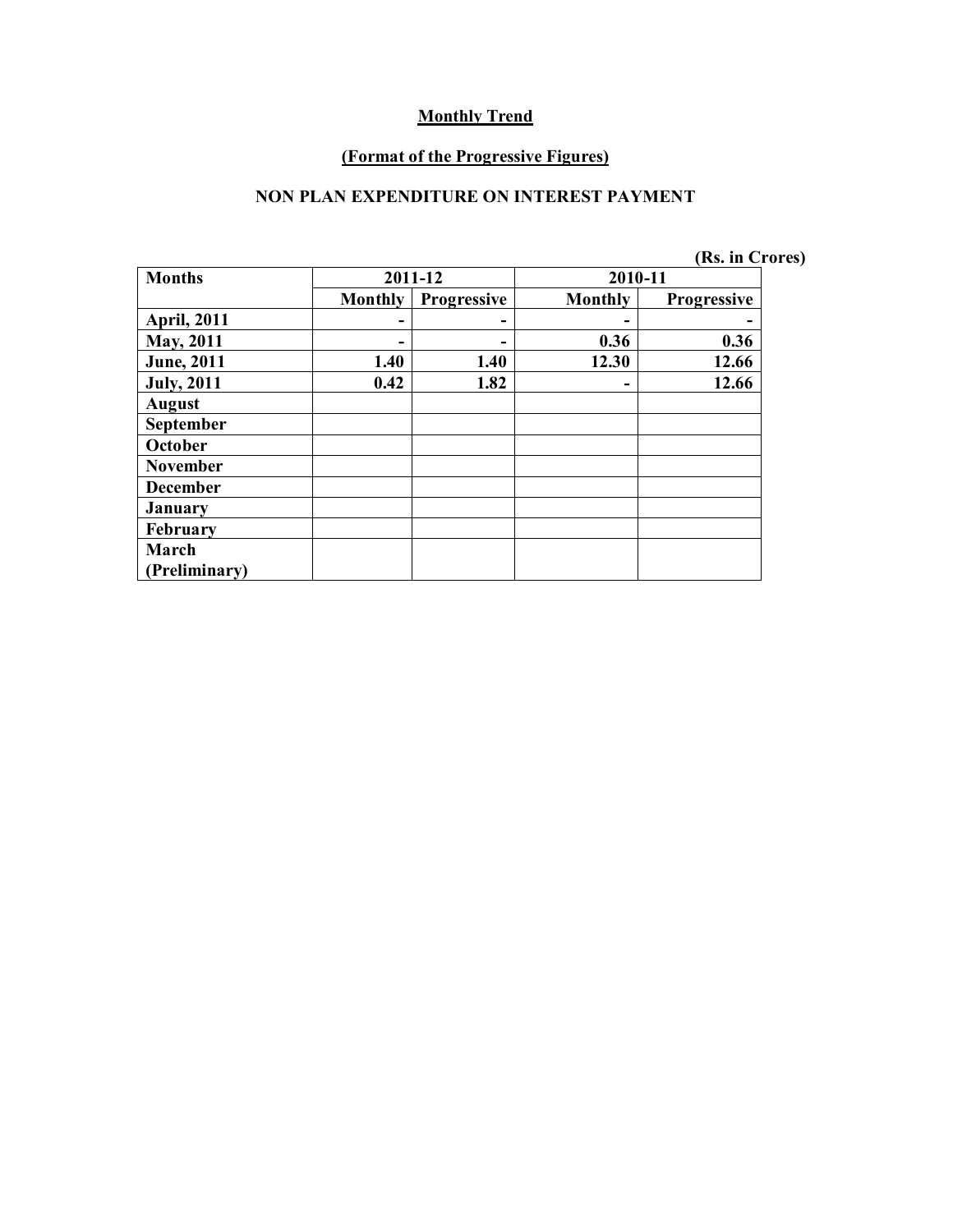#### **(Format of the Progressive Figures)**

#### **NON PLAN EXPENDITURE ON CAPITAL ACCOUNT**

|                    |                |                    |                | (Rs. in Crores)    |  |
|--------------------|----------------|--------------------|----------------|--------------------|--|
| <b>Months</b>      |                | 2011-12            | 2010-11        |                    |  |
|                    | <b>Monthly</b> | <b>Progressive</b> | <b>Monthly</b> | <b>Progressive</b> |  |
| <b>April, 2011</b> | $(-)$ 19.62    | $(-) 19.62$        | $(-)$ 13.49    | $(-) 13.49$        |  |
| <b>May, 2011</b>   | 38.54          | 18.92              | 16.35          | 2.86               |  |
| <b>June</b> , 2011 | 70.37          | 89.29              | 2.09           | 4.95               |  |
| <b>July, 2011</b>  | 4.22           | 93.51              | 77.94          | 82.89              |  |
| <b>August</b>      |                |                    |                |                    |  |
| September          |                |                    |                |                    |  |
| October            |                |                    |                |                    |  |
| <b>November</b>    |                |                    |                |                    |  |
| <b>December</b>    |                |                    |                |                    |  |
| <b>January</b>     |                |                    |                |                    |  |
| February           |                |                    |                |                    |  |
| March              |                |                    |                |                    |  |
| (Preliminary)      |                |                    |                |                    |  |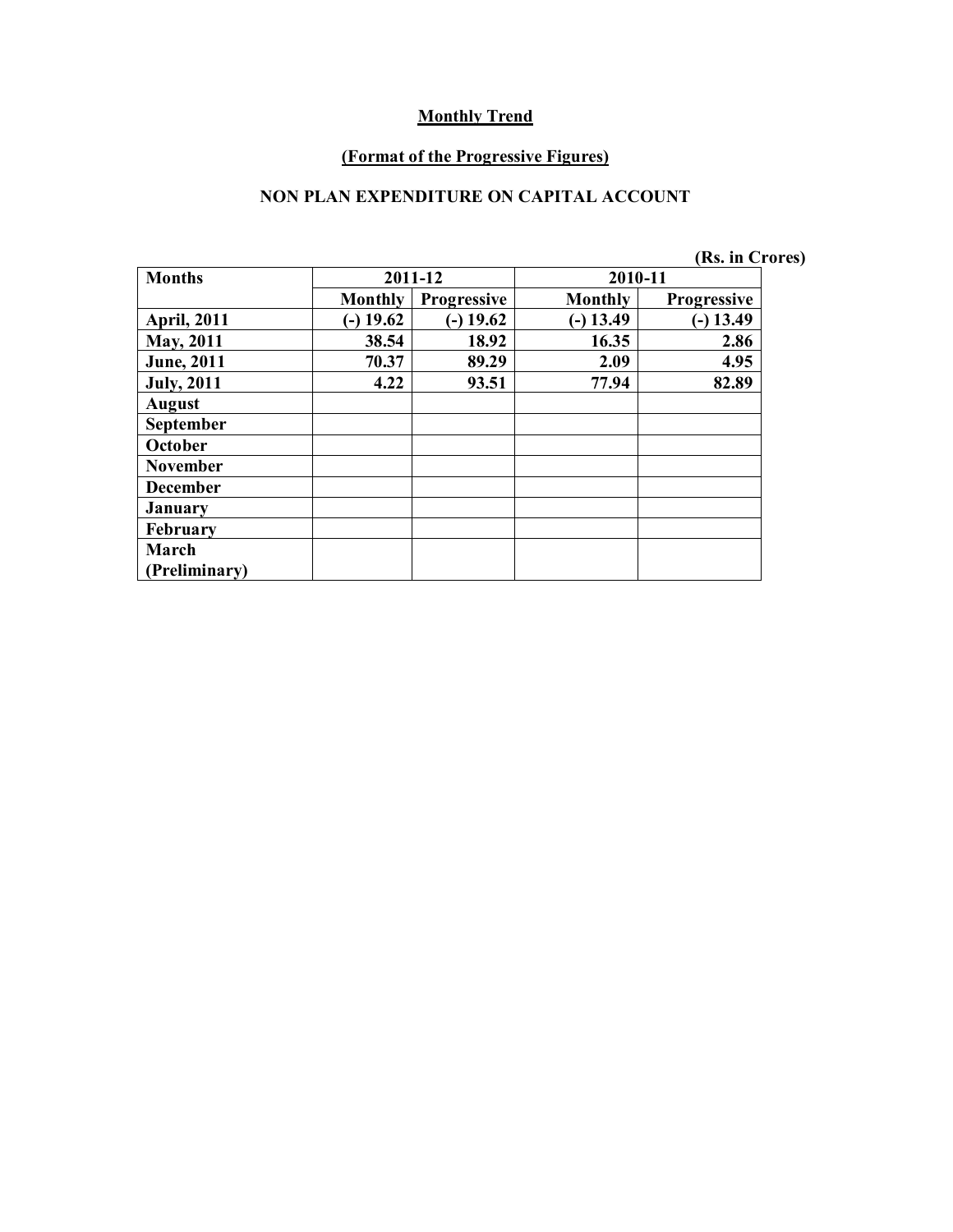#### **(Format of the Progressive Figures)**

#### **PLAN EXPENDITURE ON REVENUE ACCOUNT**

|                    |                |                    |         | (Rs. in Crores)    |
|--------------------|----------------|--------------------|---------|--------------------|
| <b>Months</b>      |                | 2011-12            | 2010-11 |                    |
|                    | <b>Monthly</b> | <b>Progressive</b> | Monthly | <b>Progressive</b> |
| <b>April, 2011</b> | 24.63          | 24.63              | 8.43    | 8.43               |
| <b>May, 2011</b>   | 20.70          | 45.33              | 24.75   | 33.18              |
| <b>June</b> , 2011 | 44.19          | 89.52              | 53.84   | 87.02              |
| <b>July</b> , 2011 | 45.40          | 134.92             | 32.22   | 119.24             |
| <b>August</b>      |                |                    |         |                    |
| September          |                |                    |         |                    |
| October            |                |                    |         |                    |
| <b>November</b>    |                |                    |         |                    |
| <b>December</b>    |                |                    |         |                    |
| January            |                |                    |         |                    |
| <b>February</b>    |                |                    |         |                    |
| March              |                |                    |         |                    |
| (Preliminary)      |                |                    |         |                    |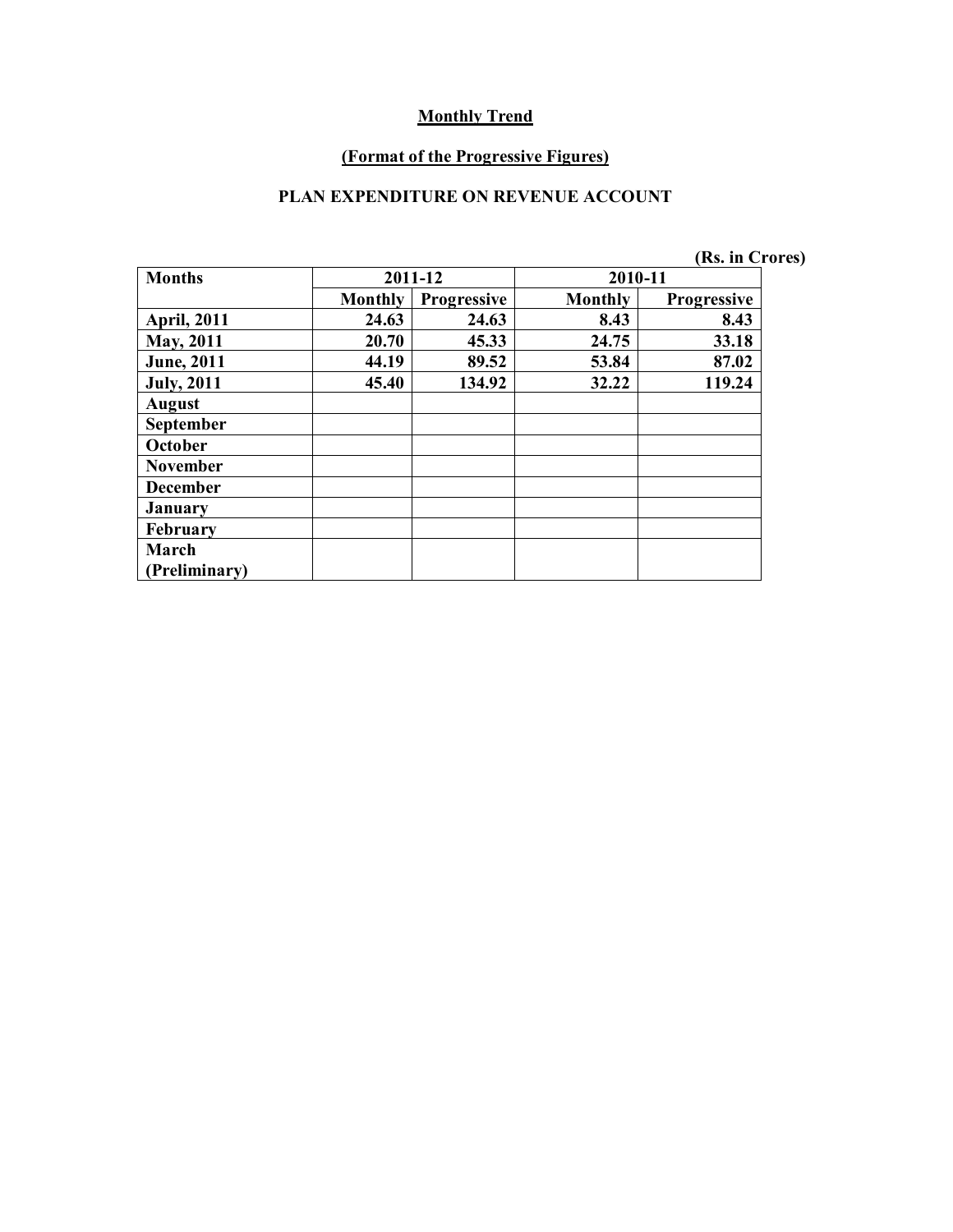#### **(Format of the Progressive Figures)**

#### **PLAN EXPENDITURE ON CAPITAL ACCOUNT**

|                    |                |                    |         | (Rs. in Crores)    |
|--------------------|----------------|--------------------|---------|--------------------|
| <b>Months</b>      |                | 2011-12            | 2010-11 |                    |
|                    | <b>Monthly</b> | <b>Progressive</b> | Monthly | <b>Progressive</b> |
| <b>April, 2011</b> | 18.40          | 18.40              | 9.75    | 9.75               |
| <b>May</b> , 2011  | 22.85          | 41.25              | 44.13   | 53.88              |
| <b>June</b> , 2011 | 91.49          | 132.74             | 96.87   | 150.75             |
| <b>July, 2011</b>  | 158.99         | 291.73             | 316.06  | 466.81             |
| <b>August</b>      |                |                    |         |                    |
| September          |                |                    |         |                    |
| October            |                |                    |         |                    |
| <b>November</b>    |                |                    |         |                    |
| <b>December</b>    |                |                    |         |                    |
| <b>January</b>     |                |                    |         |                    |
| February           |                |                    |         |                    |
| March              |                |                    |         |                    |
| (Preliminary)      |                |                    |         |                    |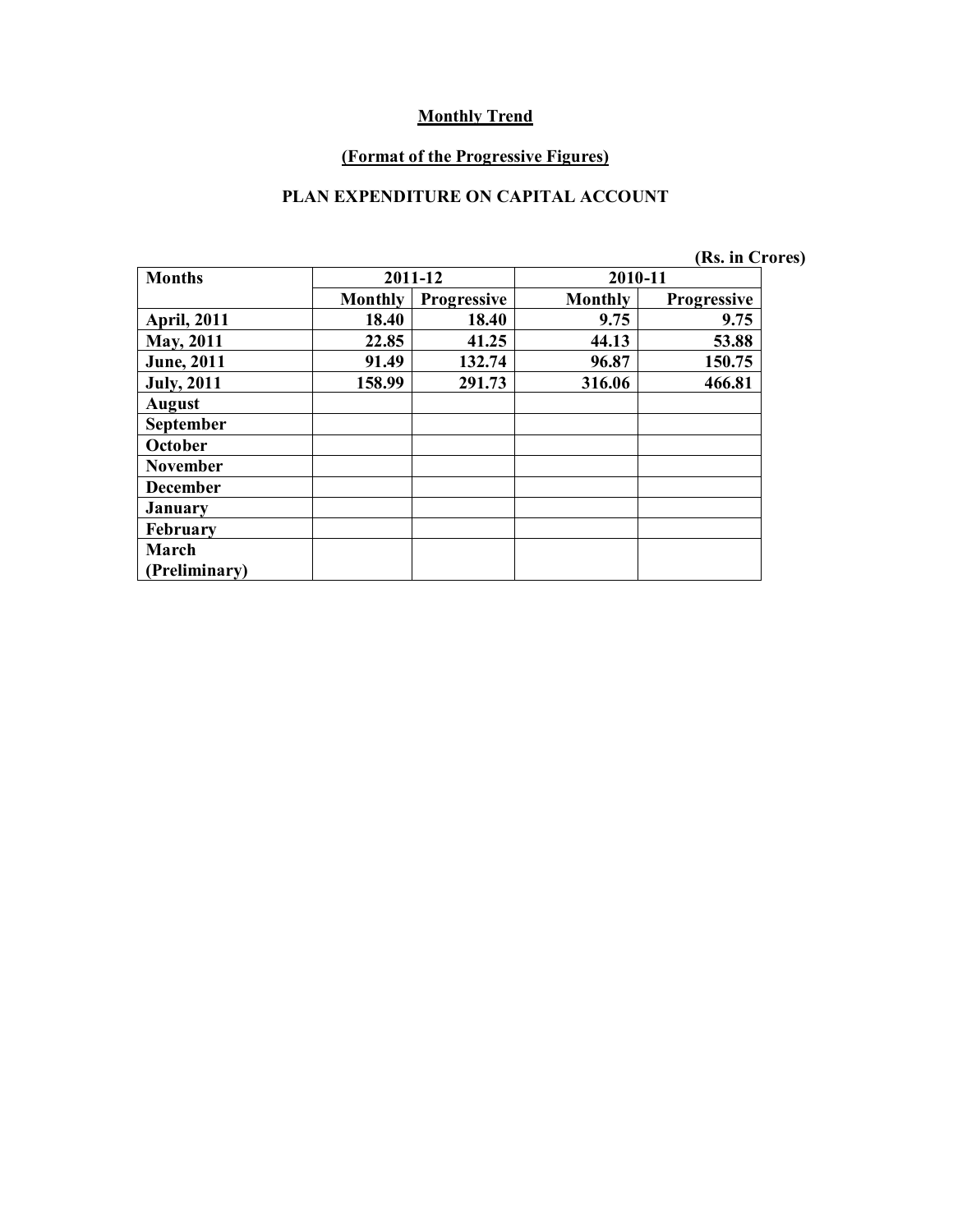#### **(Format of the Progressive Figures)**

#### **TOTAL EXPENDITURE ON REVENUE ACCOUNT**

|                    |                |                    |                | (Rs. in Crores)    |
|--------------------|----------------|--------------------|----------------|--------------------|
| <b>Months</b>      |                | 2011-12            | 2010-11        |                    |
|                    | <b>Monthly</b> | <b>Progressive</b> | <b>Monthly</b> | <b>Progressive</b> |
| <b>April, 2011</b> | 1164.72        | 1164.72            | 625.90         | 625.90             |
| May, 2011          | 1163.03        | 2327.75            | 1063.74        | 1689.64            |
| <b>June</b> , 2011 | 1431.49        | 3759.24            | 894.11         | 2583.75            |
| <b>July</b> , 2011 | 1569.62        | 5328.86            | 1046.44        | 3630.19            |
| <b>August</b>      |                |                    |                |                    |
| September          |                |                    |                |                    |
| October            |                |                    |                |                    |
| <b>November</b>    |                |                    |                |                    |
| <b>December</b>    |                |                    |                |                    |
| <b>January</b>     |                |                    |                |                    |
| <b>February</b>    |                |                    |                |                    |
| March              |                |                    |                |                    |
| (Preliminary)      |                |                    |                |                    |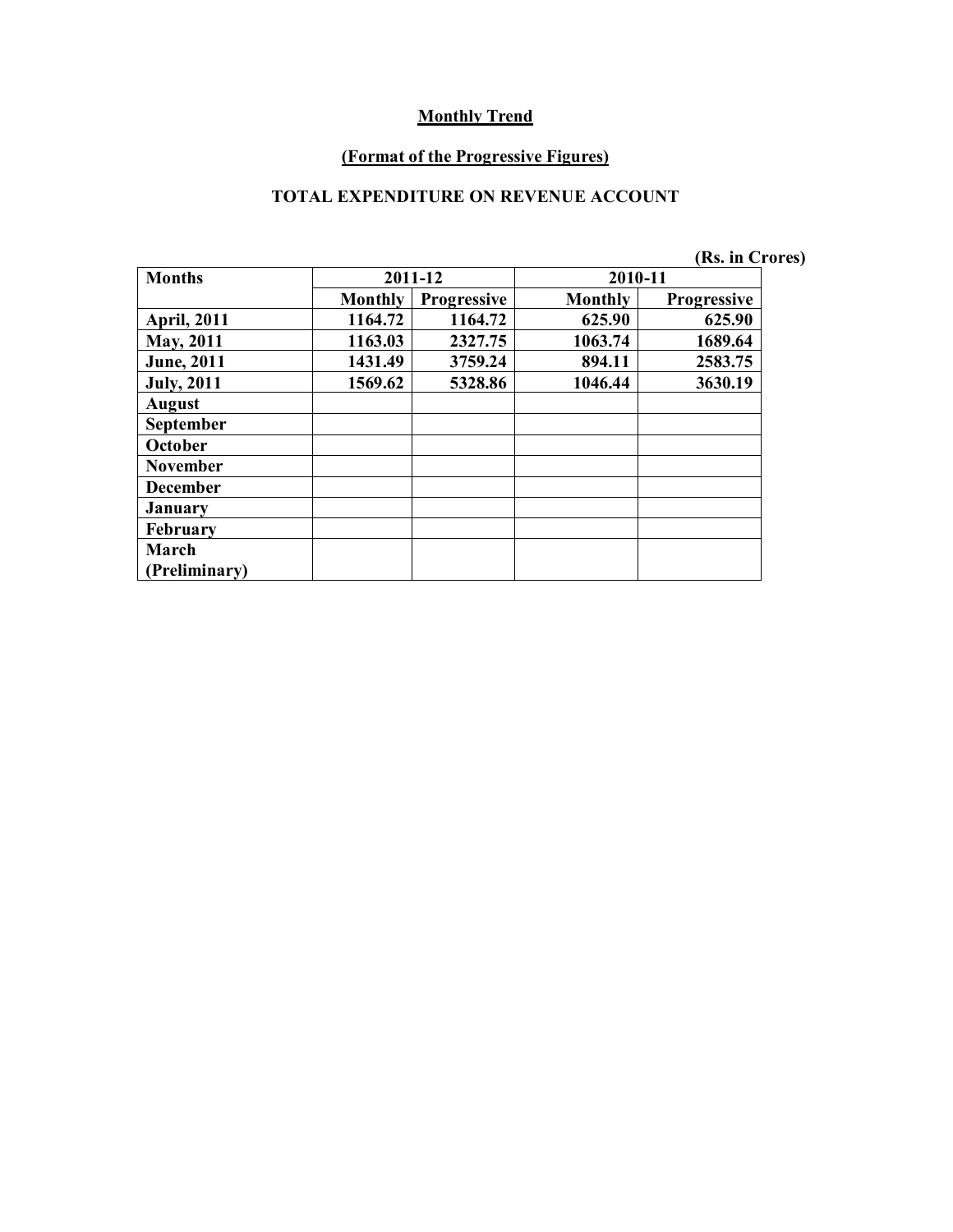#### **(Format of the Progressive Figures)**

#### **TOTAL EXPENDITURE ON CAPITAL ACCOUNT**

|                    |                |                    |            | (Rs. in Crores)    |
|--------------------|----------------|--------------------|------------|--------------------|
| <b>Months</b>      |                | 2011-12            | 2010-11    |                    |
|                    | <b>Monthly</b> | <b>Progressive</b> | Monthly    | <b>Progressive</b> |
| <b>April, 2011</b> | $(-) 1.22$     | 1.22<br>۱–         | $(-)$ 3.74 | $(-)$ 3.74         |
| <b>May, 2011</b>   | 61.39          | 60.17              | 60.48      | 56.74              |
| <b>June</b> , 2011 | 161.86         | 222.03             | 98.97      | 155.71             |
| <b>July, 2011</b>  | 163.21         | 385.24             | 394.00     | 549.71             |
| <b>August</b>      |                |                    |            |                    |
| September          |                |                    |            |                    |
| October            |                |                    |            |                    |
| <b>November</b>    |                |                    |            |                    |
| <b>December</b>    |                |                    |            |                    |
| <b>January</b>     |                |                    |            |                    |
| <b>February</b>    |                |                    |            |                    |
| March              |                |                    |            |                    |
| (Preliminary)      |                |                    |            |                    |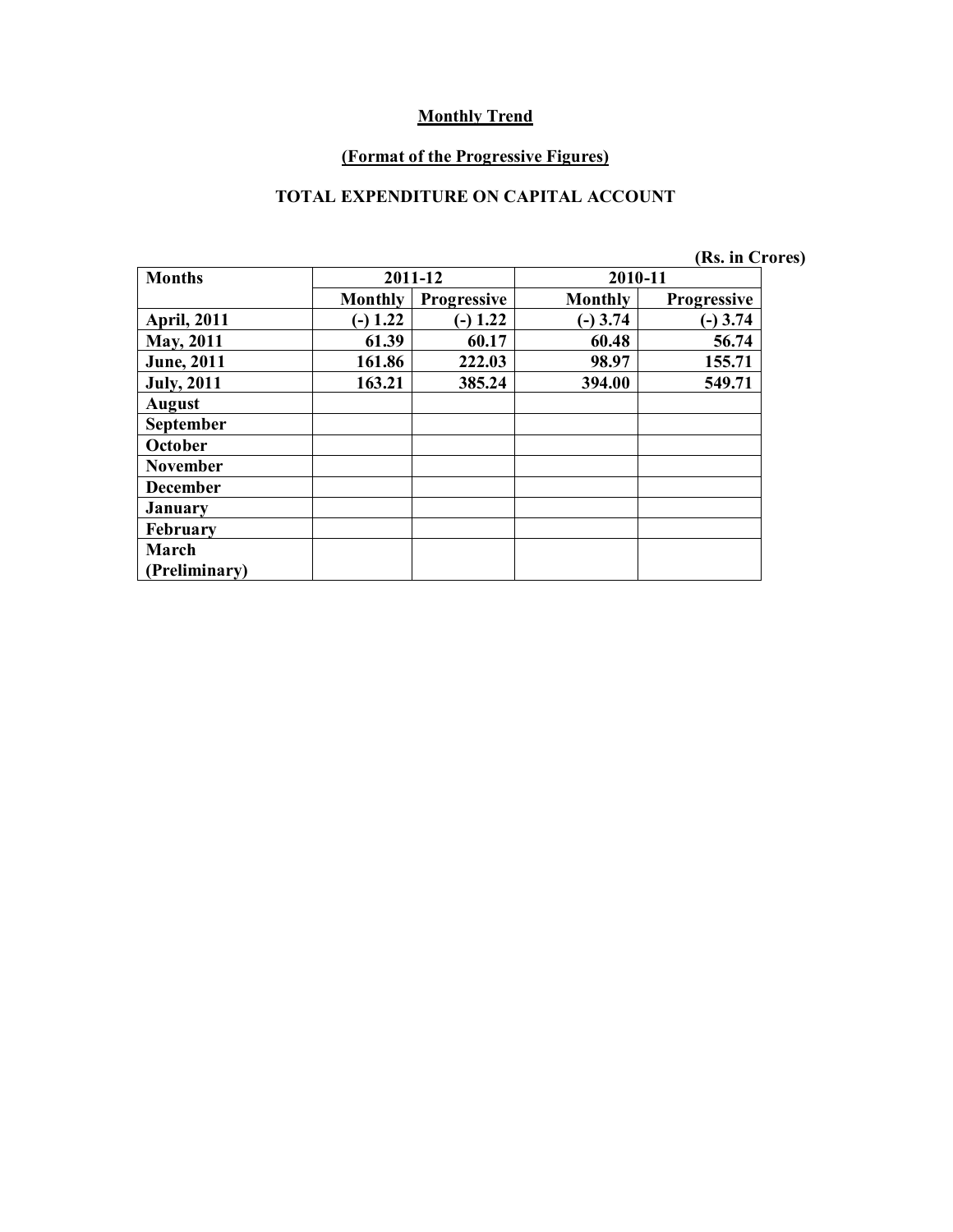### **(Format of the Progressive Figures)**

#### **LOANS & ADVANCES DISBURSED**

| <b>Months</b>      |                | 2011-12            | 2010-11 |                    |
|--------------------|----------------|--------------------|---------|--------------------|
|                    | <b>Monthly</b> | <b>Progressive</b> | Monthly | <b>Progressive</b> |
| <b>April, 2011</b> |                | -                  |         |                    |
| <b>May, 2011</b>   | 0.05           | 0.05               |         |                    |
| <b>June</b> , 2011 | 9.25           | 9.30               | 0.94    | 0.94               |
| <b>July, 2011</b>  | 5.56           | 14.86              | 1.24    | 2.18               |
| <b>August</b>      |                |                    |         |                    |
| September          |                |                    |         |                    |
| October            |                |                    |         |                    |
| <b>November</b>    |                |                    |         |                    |
| <b>December</b>    |                |                    |         |                    |
| <b>January</b>     |                |                    |         |                    |
| February           |                |                    |         |                    |
| March              |                |                    |         |                    |
| Preliminary)       |                |                    |         |                    |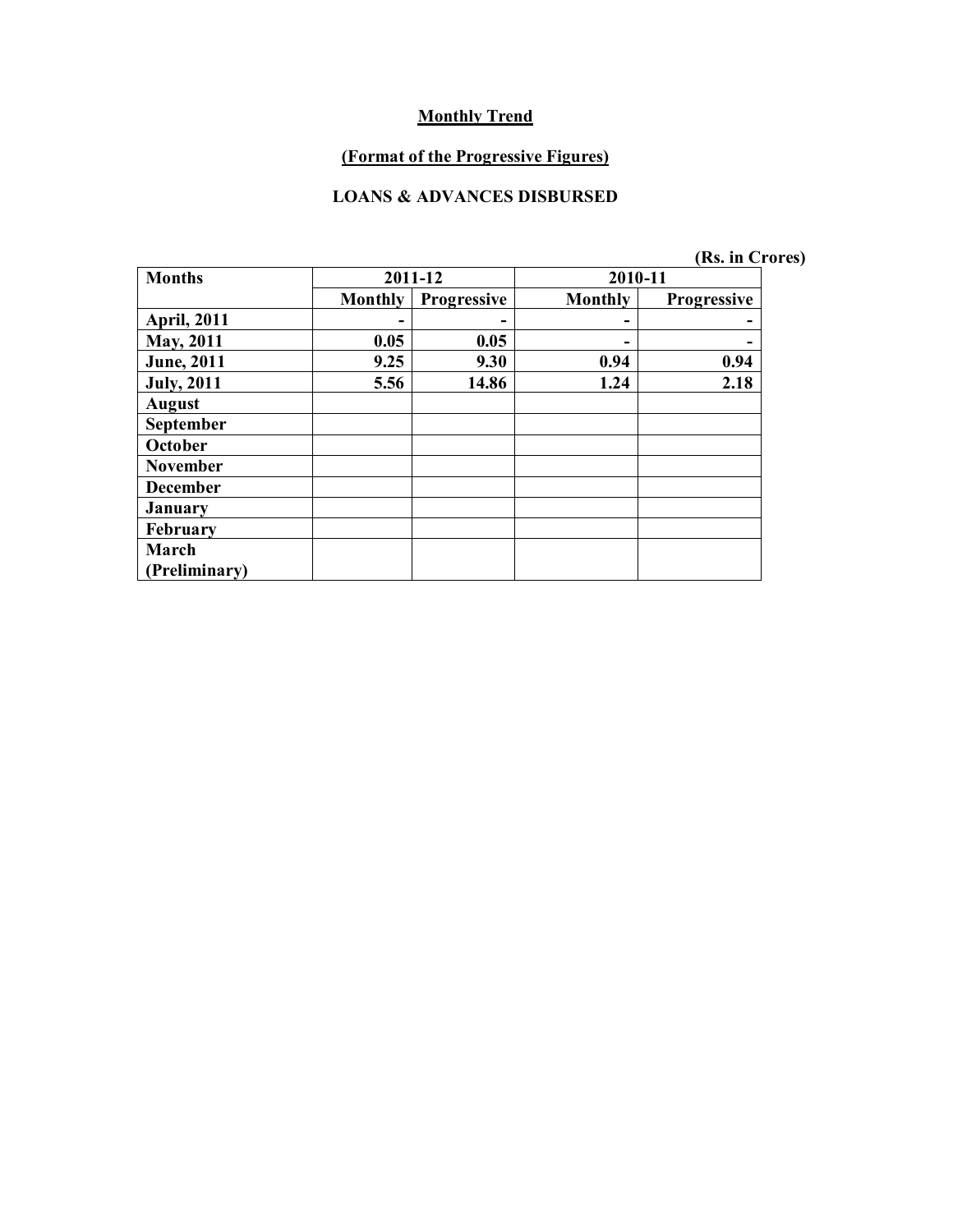# **(Format of the Progressive Figures)**

## **REVENUE SURPLUS DEFICIT**

| (Rs. in Crores) |  |  |  |  |  |  |  |  |  |  |  |  |  |  |  |  |  |  |  |  |  |  |  |  |  |  |  |  |  |  |  |  |  |  |  |  |  |  |  |  |  |  |  |  |  |  |  |  |  |  |  |  |  |  |  |  |  |  |  |  |  |  |  |  |  |  |  |  |  |  |  |  |  |  |  |  |  |  |  |  |  |  |  |  |  |  |  |  |  |  |  |  |  |  |  |  |  |  |  |  |  |  |  |  |  |  |  |  |  |  |  |  |  |  |  |  |  |  |  |  |  |  |  |  |  |  |  |  |  |  |  |  |  |  |  |  |  |  |  |  |  |  |  |  |  |  |
|-----------------|--|--|--|--|--|--|--|--|--|--|--|--|--|--|--|--|--|--|--|--|--|--|--|--|--|--|--|--|--|--|--|--|--|--|--|--|--|--|--|--|--|--|--|--|--|--|--|--|--|--|--|--|--|--|--|--|--|--|--|--|--|--|--|--|--|--|--|--|--|--|--|--|--|--|--|--|--|--|--|--|--|--|--|--|--|--|--|--|--|--|--|--|--|--|--|--|--|--|--|--|--|--|--|--|--|--|--|--|--|--|--|--|--|--|--|--|--|--|--|--|--|--|--|--|--|--|--|--|--|--|--|--|--|--|--|--|--|--|--|--|--|--|--|--|--|--|
|-----------------|--|--|--|--|--|--|--|--|--|--|--|--|--|--|--|--|--|--|--|--|--|--|--|--|--|--|--|--|--|--|--|--|--|--|--|--|--|--|--|--|--|--|--|--|--|--|--|--|--|--|--|--|--|--|--|--|--|--|--|--|--|--|--|--|--|--|--|--|--|--|--|--|--|--|--|--|--|--|--|--|--|--|--|--|--|--|--|--|--|--|--|--|--|--|--|--|--|--|--|--|--|--|--|--|--|--|--|--|--|--|--|--|--|--|--|--|--|--|--|--|--|--|--|--|--|--|--|--|--|--|--|--|--|--|--|--|--|--|--|--|--|--|--|--|--|--|

| <b>Months</b>        |                 | 2011-12            | 2010-11        |                    |
|----------------------|-----------------|--------------------|----------------|--------------------|
|                      | Monthly         | <b>Progressive</b> | <b>Monthly</b> | <b>Progressive</b> |
| <b>April, 2011</b>   | $(-)$ 588.78    | $(-)$ 588.78       | $-)$ 476.71    | $-$ ) 476.71       |
| <b>May, 2011</b>     | $-$ 822.98      | $-$ ) 1411.76      | $-)888.77$     | $-$ ) 1365.48      |
| <b>June</b> , 2011   | 1182.50<br>(۔ ا | $(-)$ 2594.26      | $-)$ 771.44    | $-$ ) 2136.92      |
| <b>July, 2011</b>    | $-$ ) 901.31    | $-$ ) 3495.57      | $(-)$ 941.26   | $-$ ) 3078.18      |
| <b>August</b>        |                 |                    |                |                    |
| <b>September</b>     |                 |                    |                |                    |
| October              |                 |                    |                |                    |
| <b>November</b>      |                 |                    |                |                    |
| <b>December</b>      |                 |                    |                |                    |
| <b>January</b>       |                 |                    |                |                    |
| February             |                 |                    |                |                    |
| March                |                 |                    |                |                    |
| <b>Preliminary</b> ) |                 |                    |                |                    |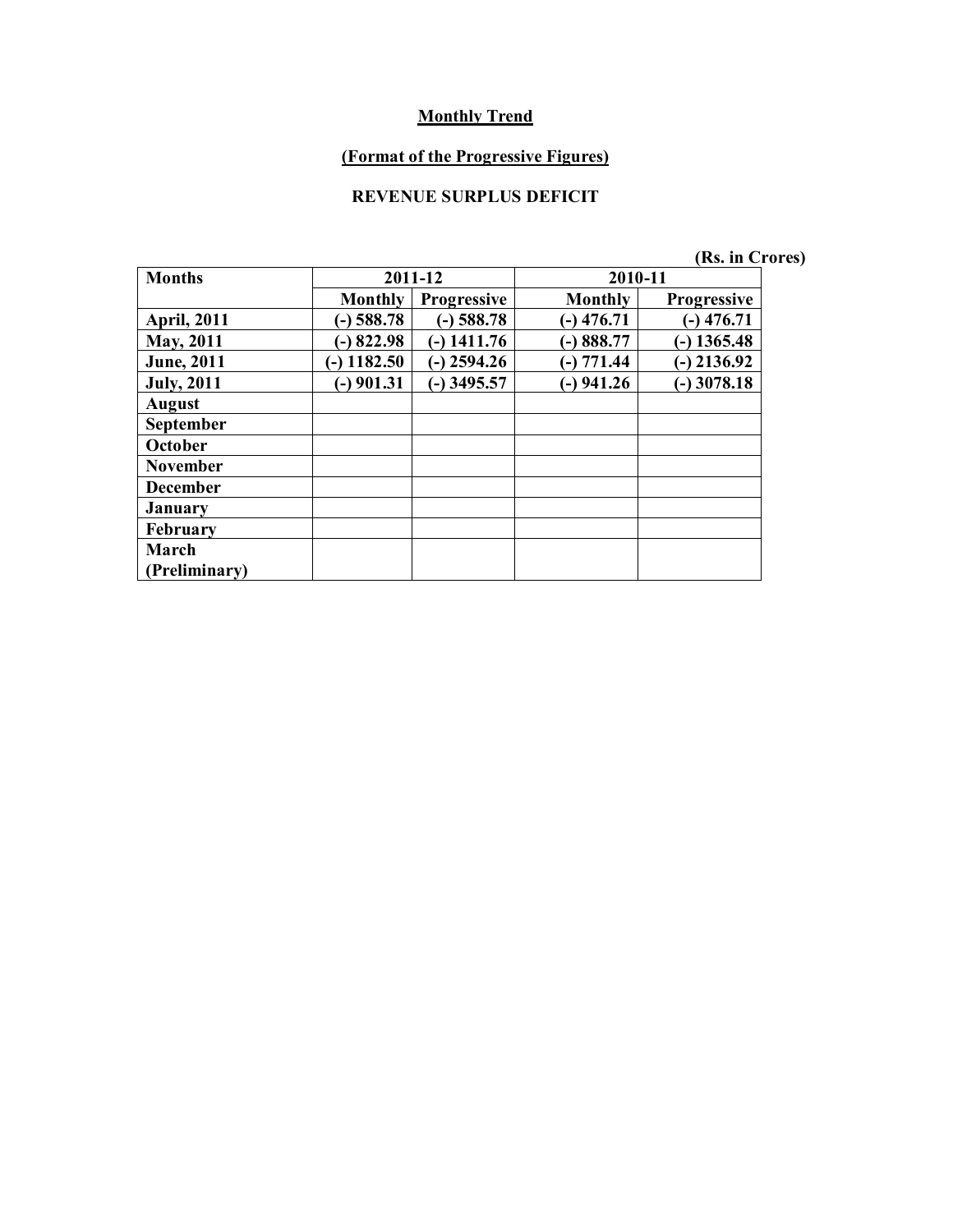#### **(Format of the Progressive Figures)**

### **FISCAL SURPLUS DEFICIT**

| <b>Months</b>      |                | 2011-12            | 2010-11        |                    |
|--------------------|----------------|--------------------|----------------|--------------------|
|                    | <b>Monthly</b> | <b>Progressive</b> | <b>Monthly</b> | <b>Progressive</b> |
| <b>April, 2011</b> | 587.43         | 587.43             | 472.89         | 472.89             |
| <b>May, 2011</b>   | 884.33         | 1471.76            | 949.12         | 1422.01            |
| <b>June</b> , 2011 | 1353.50        | 2825.26            | 871.26         | 2293.27            |
| <b>July</b> , 2011 | 1069.95        | 3895.21            | 1336.41        | 3629.68            |
| <b>August</b>      |                |                    |                |                    |
| <b>September</b>   |                |                    |                |                    |
| October            |                |                    |                |                    |
| <b>November</b>    |                |                    |                |                    |
| <b>December</b>    |                |                    |                |                    |
| <b>January</b>     |                |                    |                |                    |
| February           |                |                    |                |                    |
| March              |                |                    |                |                    |
| (Preliminary)      |                |                    |                |                    |